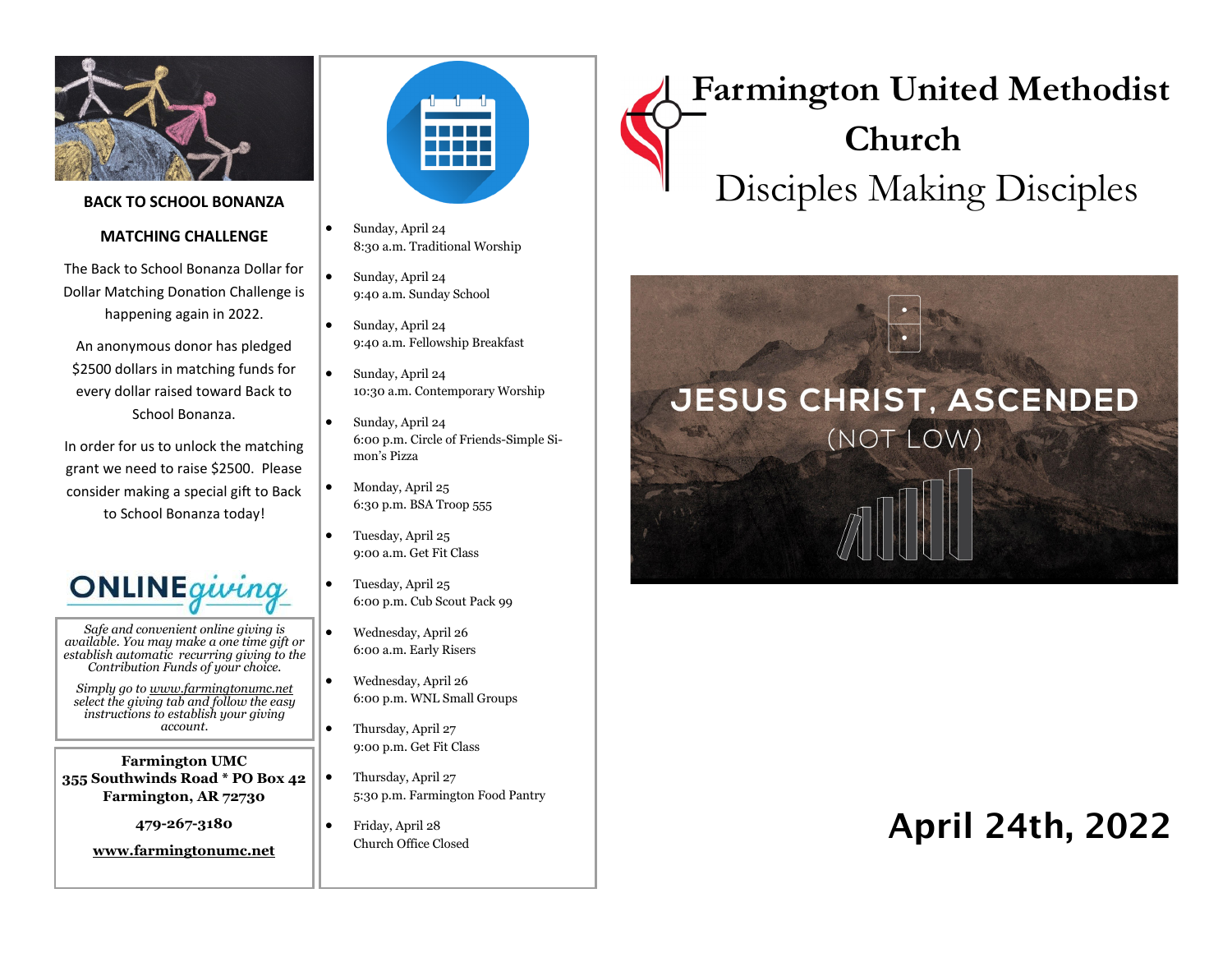## **Order of Worship Traditional Service**

## **Order of Worship Contemporary Service**

| Welcome/Announcements                                                                                                                                                                                                                                                                                                                                                              |                                                                                                                      |                                                  |                                                                  |                                           |                        |  |
|------------------------------------------------------------------------------------------------------------------------------------------------------------------------------------------------------------------------------------------------------------------------------------------------------------------------------------------------------------------------------------|----------------------------------------------------------------------------------------------------------------------|--------------------------------------------------|------------------------------------------------------------------|-------------------------------------------|------------------------|--|
| Prelude                                                                                                                                                                                                                                                                                                                                                                            |                                                                                                                      |                                                  | <i>*Call to Worship</i>                                          |                                           |                        |  |
| *Call to Worship<br>Praise the Lord!<br>Praise God in the sanctuary.<br>Praise God in the vault of heaven.<br>Praise God in the earth and skies.<br>Sing praises to the Lord.<br>Shout and sing praises to God.<br>We have witnessed God's mighty acts.<br>We have seen the Lord's greatness.<br>Let everything that breathes praise the Lord.<br>Let everything that draws breath |                                                                                                                      |                                                  | Welcome<br><b>Opening Prayer</b><br><i>*Praise and Worship</i>   |                                           |                        |  |
|                                                                                                                                                                                                                                                                                                                                                                                    |                                                                                                                      |                                                  | Children's Message<br>Prayers of the People<br>The Lord's Prayer |                                           | <b>Shelly Thompson</b> |  |
|                                                                                                                                                                                                                                                                                                                                                                                    |                                                                                                                      |                                                  | Scripture<br>The Creed of Colossae                               | Colossians 1:15-20 Jarrod Thomas          |                        |  |
| praise the Lord!<br>*Hymn of Praise<br>*Affirmation<br>*Gloria Patri<br>Prayers of the People                                                                                                                                                                                                                                                                                      | Majesty<br>from 1 Cor and Col 1                                                                                      | <b>UMH 176</b><br><b>UMH 888</b><br><b>UMH70</b> | Message<br>*Song of Response<br><i>*Closing Prayer</i>           | The Domino Effect: Jesus Christ, Ascended |                        |  |
| The Lord's Prayer<br>Hymn<br>Scripture<br>Message<br>*Hymn of Response Victory in Jesus                                                                                                                                                                                                                                                                                            | Turn Your Eyes Upon Jesus UMH 349<br>Colossians 1:15-20 Michael Goolsby<br>The Domino Effect: Jesus Christ, Ascended | <b>UMH 370</b>                                   |                                                                  |                                           |                        |  |
| *Benediction<br>*Hymn of Procession Pass It On<br><b>UMH 572</b>                                                                                                                                                                                                                                                                                                                   |                                                                                                                      |                                                  |                                                                  |                                           |                        |  |

*\* The congregation is invited to please stand as they are able.*

Postlude